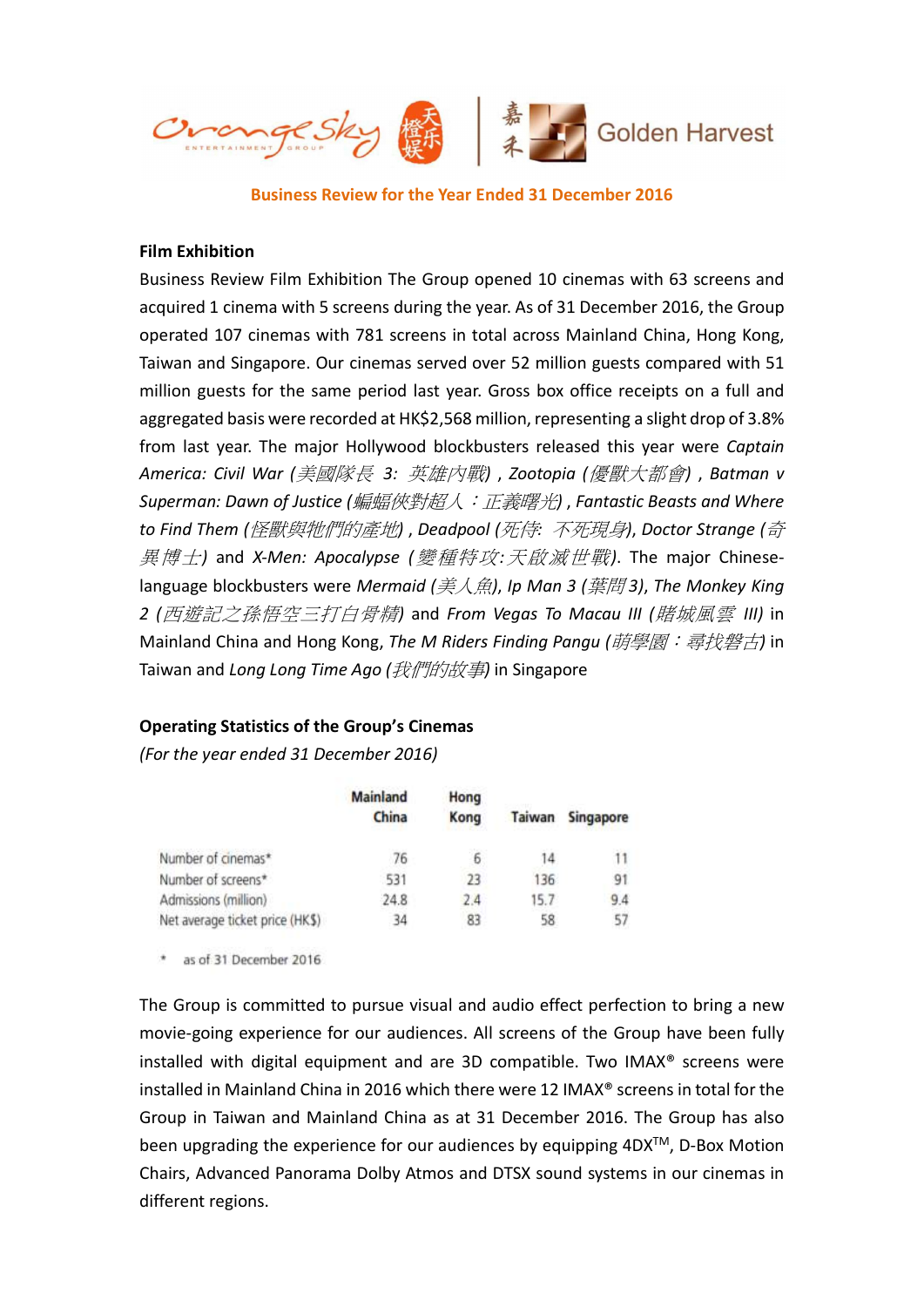

# Operating Statistics of the Group's Cinemas in Mainland China

|                                                      | 2016 | 2015 |
|------------------------------------------------------|------|------|
| Number of cinemas*                                   | 76   | 67   |
| Number of screens*                                   | 531  | 474  |
| Admissions (million)                                 | 24.8 | 21.3 |
| Net average ticket price (RMB)                       | 29   | 33   |
| Gross box office receipts (RMB million) <sup>#</sup> | 792  | 752  |

\* as of 31 December 2016

\* before deduction of government taxes and charges

The market gross box office receipts in Mainland China increased by 3.6% to RMB45.5 billion from RMB43.9 billion last year while the Group's gross box office receipts generated by its multiplexes in Mainland China increased by 5.3% to RMB792 million compared with last year. During the year under review, the Group opened 8 new cinemas with 52 screens in the cities of Shenzhen, Tianjin, Foshan, Xian and Changsha and acquired 1 cinema with 5 screens from a local operator in the city of Wuhan. Notwithstanding that the average ticket price reduced by 12.1% from RMB33 to RMB29 as a result of many marketing campaigns launched to drive admissions from keen competition, the Group served approximately 25 million patrons in Mainland China, representing 16.4% growth from last year.

A new concept multiplex at Shenzhen Mission Hill was opened in January 2016. It was the first standalone IMAX building in Southern China comprising seven 3D theatres with 4K digital technology, offering a book store and food and beverage sections that create a comprehensive and relaxing entertainment environment for our customers.

A lot of famous films released during the year like Mermaid (美人魚), Zootopia (優獸 大都會), Fantastic Beasts and Where to Find Them (怪獸與 牠們的產地) and Captain America: Civil War (美國隊長 3: 英雄內戰) drew the attention of audiences. To attract and retain our audiences, the Group continued to offer discount promotions, membership privilege programs and activities as well as on-line and in-app ticket purchasing to drive the growth of the average ticket price and watching frequency of our customers and at the same time provide a better value for money experience and superior service to our audiences.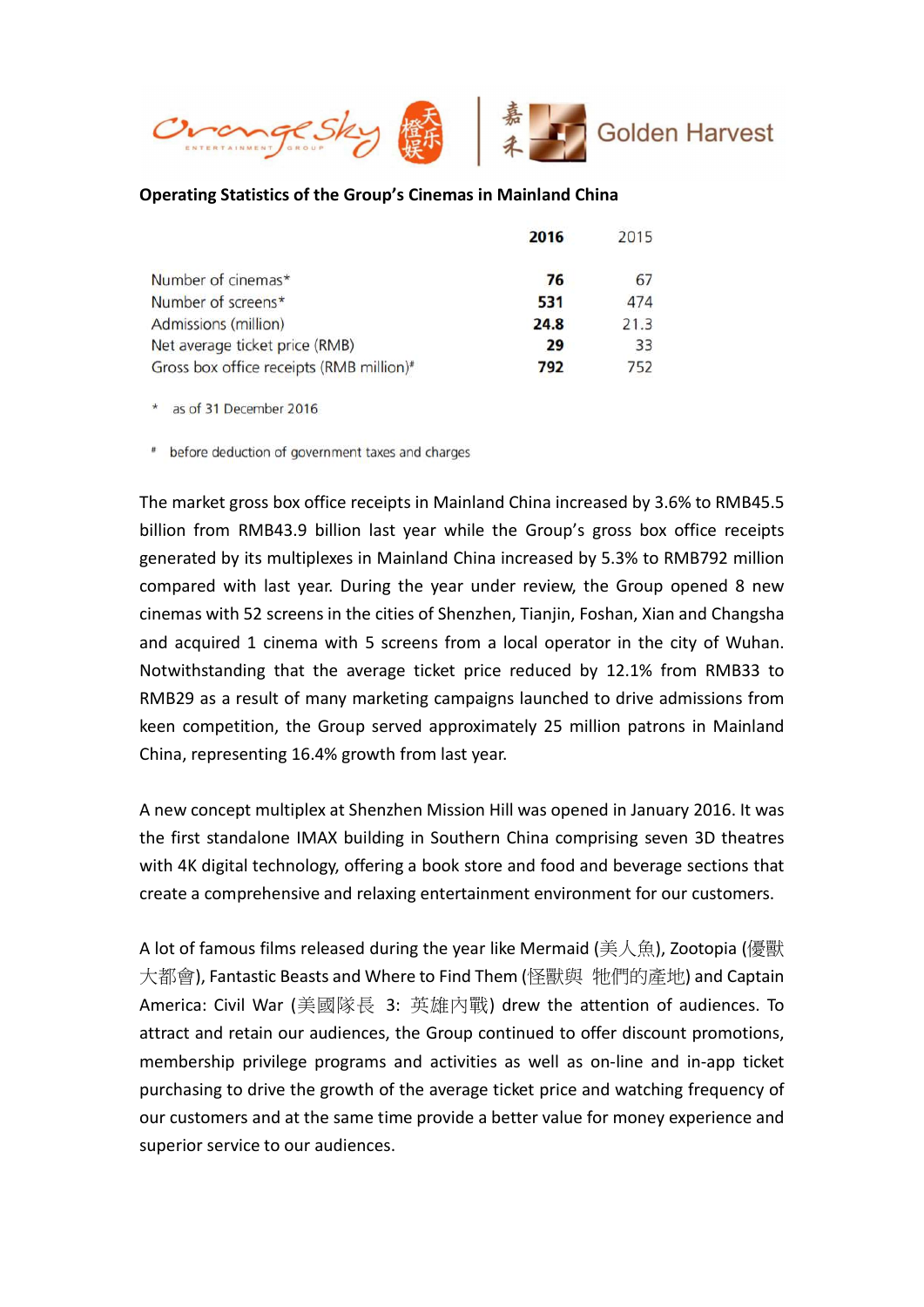

The net loss of our exhibition business in Mainland China was HK\$42 million for the year under review compared to HK\$97 million last year. The reduction in loss was mainly attributable to the continuous improvement in operation efficiency on rampedup cinemas which helped to boost both box office and non box office revenue, and implementation of tight cost controls as well. In response to the dynamic market environment, the Group will continually review its ticket pricing strategy to optimise profitability.

### Operating Statistics of the Group's Cinemas in Hong Kong

|                                          | 2016 | 2015 |
|------------------------------------------|------|------|
| Number of cinemas*                       |      | 6    |
| Number of screens*                       | 23   | 24   |
| Admissions (million)                     | 2.4  | 2.7  |
| Net average ticket price (HK\$)          | 83   | 78   |
| Gross box office receipts (HK\$ million) | 203  | 212  |

\* as of 31 December 2016

During the year under review, the Hong Kong market as a whole recorded box office receipts of HK\$1.96 billion, a decrease of 1.0% from HK\$1.98 billion for the same period last year. The Group's cinemas in Hong Kong recorded box office receipts of HK\$203 million this year (2015: HK\$212 million), representing a decrease of 4.2% compared to the same period last year. The decrease was primarily attributable to closure of The Golden Gateway Multiplex with 3 houses in February 2016, partially offset by the increase in admissions from the new GH Fanling cinema with 2 houses which commenced operations in July 2016. Net average ticket price grew 6.4% to HK\$83 since more alternative content shows with higher average ticket price were held, and the ticket prices for the renovated and new cinemas such as GH Whampoa cinema and GH Fanling cinema increased. Excluding the effect of the closed and newly opened cinemas during the year, on a like-for-like basis the box office income grew by 1.4% compared to last year which outperformed the market.

To make our cinemas a more comprehensive entertainment hub, In 2016 we showed 81 alternative contents including a live concert in our circuit, a big jump of 92.9% from 42 in last year. It was encouraging that we built an experienced team in organising the alternative contents and a strong base for alternative content fans, which was proved by our successful alternative content shows such as the 18 shows of Live Broadcast " $\mu$ 's Final LoveLive!" which reached a remarkable 96.8% fill rate and HK\$300 average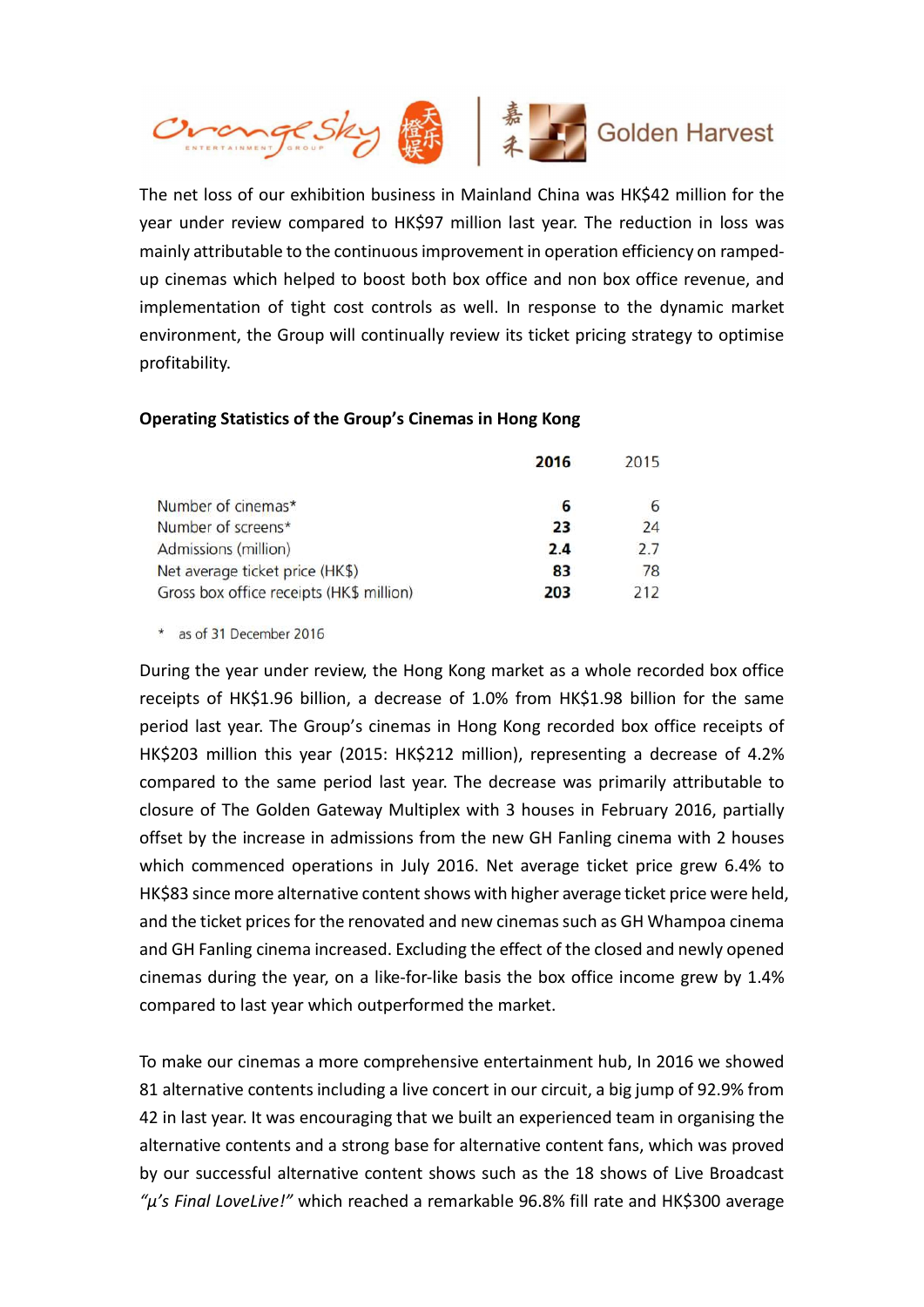

ticket price.

# Operating Statistics of the Group's Cinemas in Taiwan

|                                         | 2016 | 2015 |
|-----------------------------------------|------|------|
| Number of cinemas*                      | 14   | 13   |
| Number of screens*                      | 136  | 127  |
| Admissions (million)                    | 15.7 | 17.4 |
| Net average ticket price (NTD)          | 240  | 240  |
| Gross box office receipts (NTD billion) | 3.8  | 4.2  |

\* as of 31 December 2016

During the year, Taipei City's market box office receipts amounted to NTD3.91 billion, representing a decrease of 7.1% from NTD4.21 billion last year due to a lack of record breaking movies. Consistent with the market trend, the Group's 35.71% owned Vie Show cinema circuit ("Vie Show") recorded total box office receipts of NTD3,760 million (2015: NTD4,177 million), representing a decrease of 10.0% from last year as a result of a weakening in the number of admissions. Accordingly the Group's share of net profit from Vie Show decreased from HK\$38.2 million to HK\$24.2 million compared to the corresponding period last year. Nevertheless, Vie Show continued to maintain its leading position in Taiwan with a market share of 41.8%.

As at 31 December 2016, Vie Show owned 14 cinemas and 136 screens in Taiwan. A new cinema with 9 screens, comprising one 4DXTM theatre and two "MAPPA" theatres which provided both catering and entertainment services for an additional movie experience for our audiences, was opened during the year at the Mitsui Outlet Park in Linkou.

Adhering to the Group's comprehensive entertainment hub strategy, the popular "UNICORN" handmade popcorn counter was expanded from one cinema to six cinemas during the year. Three "MAGO" restaurants providing a variety of Spanish fusion cuisine and one new "Unicorn Café" were also launched in the Vie Show cinema circuit during the year to provide wider catering services.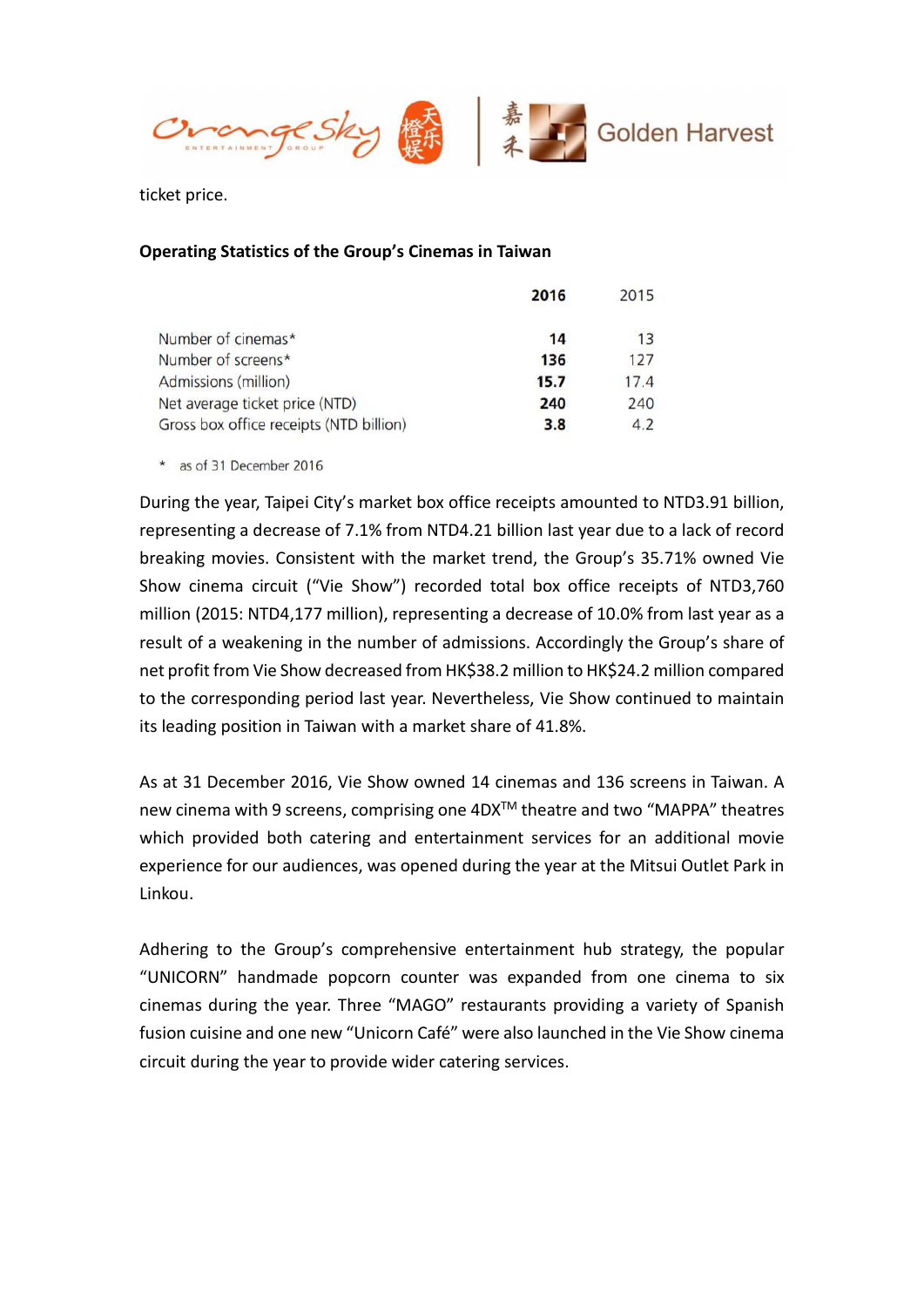

# Operating Statistics of the Group's Cinemas in Singapore

|                                         | 2016 | 2015 |
|-----------------------------------------|------|------|
| Number of cinemas*                      | 11   | 11   |
| Number of screens*                      | 91   | 91   |
| Admissions (million)                    | 9.4  | 9.3  |
| Net average ticket price (S\$)          | 10.2 | 10.1 |
| Gross box office receipts (S\$ million) | 96   | 94   |

\* as of 31 December 2016

During the year under review, the Singapore market's box office receipts remained stable at S\$219 million (2015: S\$221 million). The Group's 50.0% owned Golden Village cinema circuit continued to be a market leader with a market share of 43.7% by reporting box office receipts of S\$96 million (2015: S\$94 million), representing an increase of 2.1% compared to last year. The increase in box office receipts was mainly contributed by the reopened GV Tiong Bahru cinema after a year of closure for renovation. The new GV Tiong Bahru consists of 800-seats with the latest cinema designs, new technological capabilities such as Quick tixTM , automated ticketing machines and auto-gates giving patrons an easy, fast and efficient cinematic experience like none other. Hollywood blockbusters are always popular in Singapore and bring stable profit contribution to the Group. Hollywood blockbusters released during the year included Captain America: Civil War (美國隊長 3: 英雄內戰), Zootopia (優獸大都會), Batman v Superman: Dawn of Justice (蝙蝠俠對超人: 正義 曙光), Fantastic Beasts and Where to Find Them (怪獸與牠們的產地) , Deadpool (死 侍: 不死現身), Doctor Strange (奇異博士) and X-Men: Apocalypse (變種特攻:天啟 滅世戰). During the year, the Group's share of net profit from the Golden Village cinema circuit increased by 1.3% to HK\$62 million.

### Film & TV Programme Distribution and Production

The Group's film distribution and production business recorded revenue of HK\$45 million (2015: HK\$57 million), representing a decrease of 21% compared to last year. The distribution revenue was mainly generated by distributing some famous releases such as Selfless (幻體:續命遊戲), From Vegas to Macau III (賭城風雲 III) and Anniversary (紀念日) in Hong Kong, Ip Man 3 (葉問 3) in Taiwan and Train To Busan (屍殺列車) in Singapore. For the production sector, the Group will continue to invest independently and cooperatively with local and overseas studios to produce movies and TV programmes of high quality and carry out intellectual property redevelopment in the next few years. The Group's film library with perpetual distribution rights kept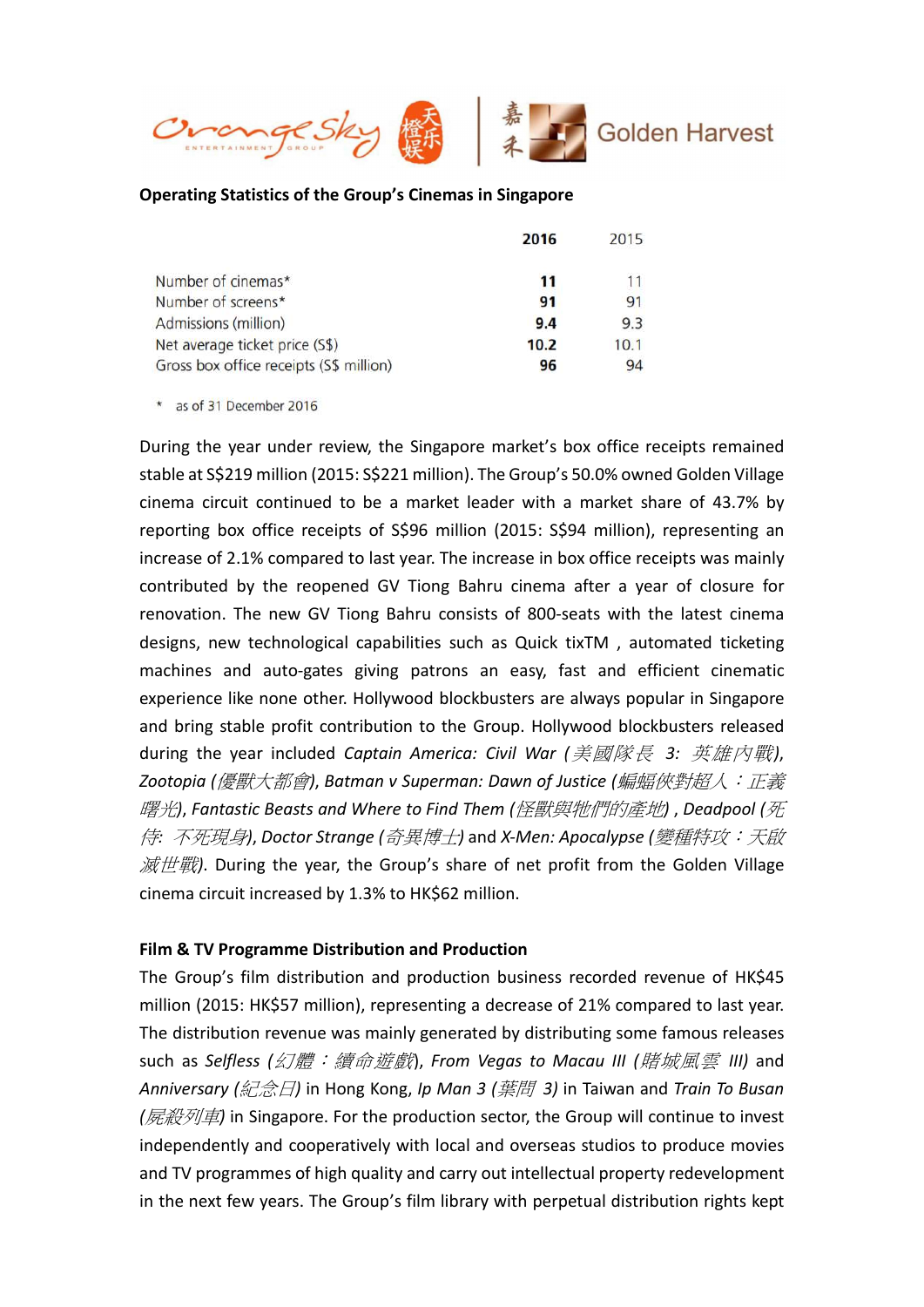

on bringing steady licensing income to the Group.

#### **PROSPECTS**

Looking forward to 2017, the Group will continue our cinema networks expansion strategy for its film exhibition segments. Our high calibre team in different regions will keep identifying cinema sites with good market penetration, undervalued acquisition targets and profitable cooperation opportunities in the market.

In Hong Kong, the Group will further invest into the film exhibition business by opening on average one or two new cinemas each year by competing for existing cinema sites currently run by other cinema operators upon the expiry of their leases, identifying populated areas currently not served by any cinema to explore opportunities to open new cinemas, and/or acquiring existing cinema sites of other cinema operators depending on the availability of new sites in the market and the feasibility of the commercial terms. Riding on the success of alternative contents in previous years, the Group will cooperate with different production houses to offer a variety of events including mini-concerts and fans meeting Asian artists in the cinemas. It is expected that the growth of needs in alternative shows will bring considerable profit to the Group. At the same time, the Group will carry on a comprehensive entertainment hub strategy to expand the catering business such as the newly established "Joō de Rolls" which is an adorable and lady-like restaurant specialising in sweet and savoury churros and the well-operated coffee corner "Why n.O.T". Upon completion of the Disposal, The Group will further invest in the film and video production and distribution business.

In Mainland China, the Group plans to ramp up the film, video and TV production business by producing and/or co-investing in new mid-to-large scale films every year after completion of the Disposal. With the foundation that the Group has laid in its distribution network, the Group will enlarge the distribution business by acquiring distribution rights for more films depending on the availability, quality and potential profitability of such opportunities.

In Taiwan, Vie Show will stay with the cinema network expansion strategy. Over 20 potential sites and cooperation opportunities are currently under review and negotiation and more cinemas are expected to be opened in the coming few years. Furthermore, to align with the Group strategy of a comprehensive entertainment hub, Vie Show will continue to expand its catering business. Subsequent to year end, one themed restaurant — "Hello Kitty Red Carpet" with a Hollywood movie design was